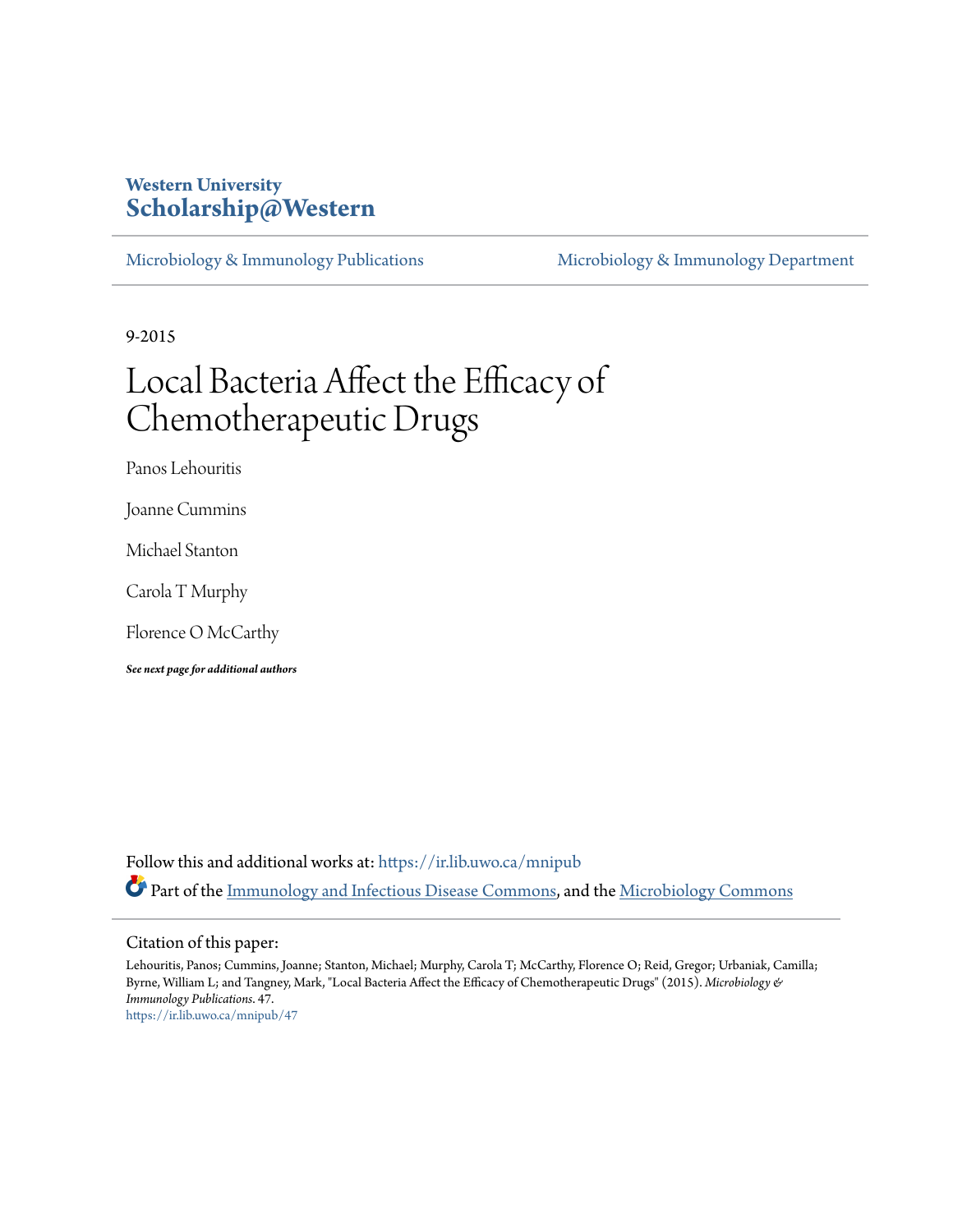#### **Authors**

Panos Lehouritis, Joanne Cummins, Michael Stanton, Carola T Murphy, Florence O McCarthy, Gregor Reid, Camilla Urbaniak, William L Byrne, and Mark Tangney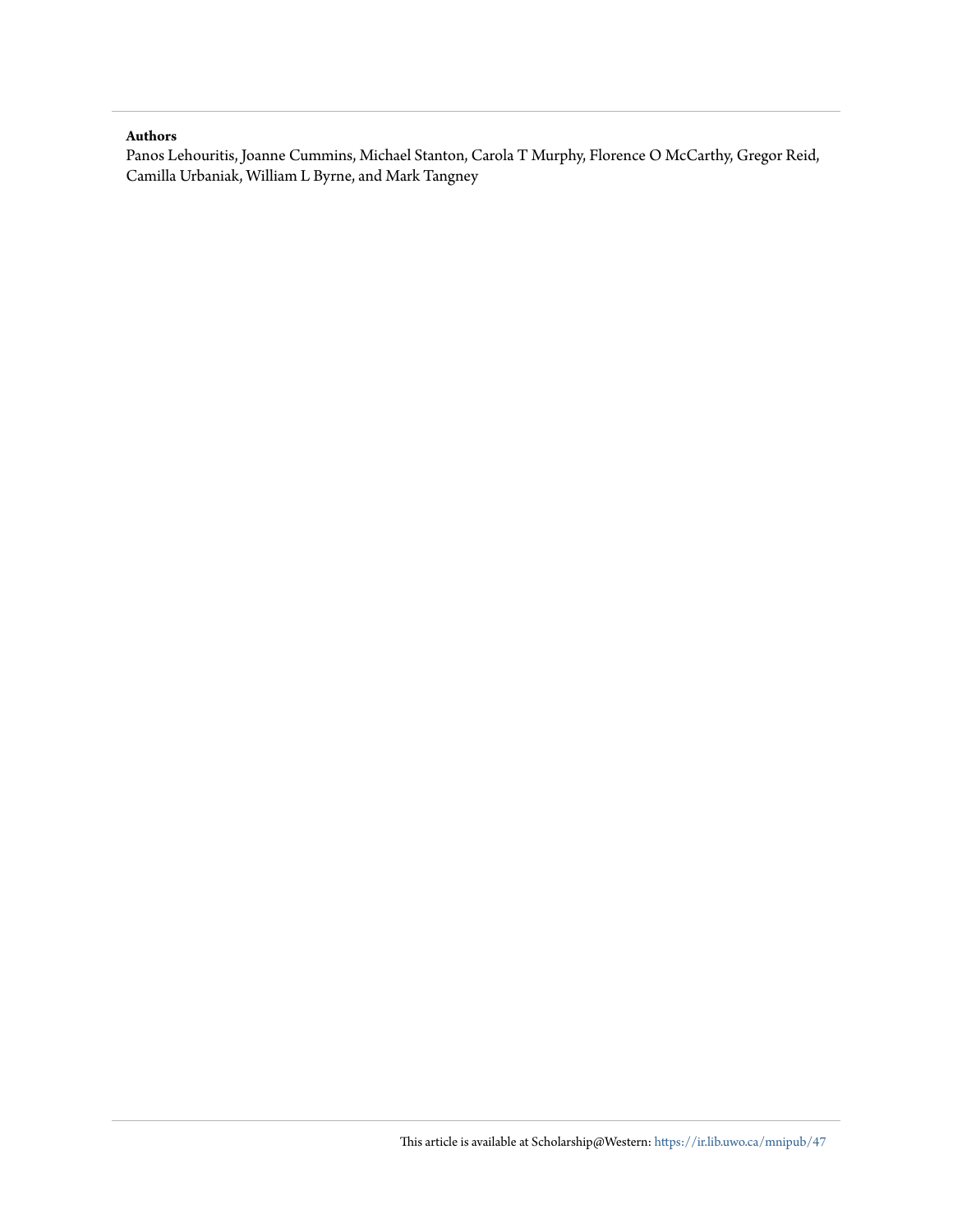# SCIENTIFIC REPERTS

Received: 27 March 2015 accepted: 18 August 2015 Published: 29 September 2015

## **Local bacteria affect the efficacy of OPENchemotherapeutic drugs**

Panos Lehouritis<sup>1</sup>, Joanne Cummins<sup>1</sup>, Michael Stanton<sup>1</sup>, Carola T. Murphy<sup>1</sup>, **Florence O. McCarthy<sup>2</sup> , Gregor Reid3,4, Camilla Urbaniak3,4, William L. Byrne<sup>1</sup> & Mark Tangney<sup>1</sup>**

**In this study, the potential effects of bacteria on the efficacy of frequently used chemotherapies was examined. Bacteria and cancer cell lines were examined** *in vitro* **and** *in vivo* **for changes in the efficacy of cancer cell killing mediated by chemotherapeutic agents. Of 30 drugs examined** *in vitro***, the efficacy of 10 was found to be significantly inhibited by certain bacteria, while the same bacteria improved the efficacy of six others. HPLC and mass spectrometry analyses of sample drugs (gemcitabine, fludarabine, cladribine, CB1954) demonstrated modification of drug chemical structure. The chemoresistance or increased cytotoxicity observed** *in vitro* **with sample drugs (gemcitabine and CB1954) was replicated in** *in vivo* **murine subcutaneous tumour models. These findings suggest that bacterial presence in the body due to systemic or local infection may influence tumour responses or off-target toxicity during chemotherapy.**

Tumour responses to chemotherapy vary, and deeper insight into the reasons for therapeutic failure with certain tumours while other apparently similar tumours respond well, stands to guide and improve existing therapeutic regimes, while informing the development of new treatments. Bacteria have been linked with various cancers in a number of ways<sup>1</sup>. For example, local bacterial-induced inflammation has been linked with cancer promotion and progression, via indirect distal effects from the gastro intestinal tract (GIT) microbiome, or directly such as in the case of *Helicobacter pylori*<sup>[2](#page-12-1)[,3](#page-12-2)</sup>. Recent research in experimental tumours has revealed that gut bacteria may influence the outcome of chemotherapy indirectly via influencing the immune system<sup>[4,](#page-12-3)[5](#page-12-4)</sup>. For decades, naturally occurring bacteria of different types have been isolated from patient tumours of various histological types<sup>1</sup>. In parallel to this, it is well known that deliberate systemic administration of bacteria to animals or patients results in selective replication within solid tumours<sup>6–9</sup>. Recently, we and others have characterised the bacterial populations naturally present within malignant and non-malignant tissue of the breast<sup>10</sup>. We have reported the presence of a range of bacteria in the breast tissue of cancer patients, while Xuan *et al.* reported similar findings in breast cancer patients, and suggested differences in the types of bacteria present in malignant versus non-malignant adjacent breast tissue[10](#page-12-6)[,11](#page-12-7). Others have shown that bacteria such as *E. coli* and *Fusobacterium* are associated with colorectal cancer<sup>12-14</sup>.

Bacteria have the capacity to transform organic chemicals, such as nutrients, pollutants, toxins, drugs and other organic molecules, via endogenous enzymes, and this is exemplified in the field of industrial biotransformation in which various bacteria are used to chemically modify non-biological organic mol-ecules<sup>[15,](#page-12-9)[16](#page-12-10)</sup>. Conceivably, there is potential for direct interaction between systemically administered drugs at various body sites in the course of infection or in the case of orally administered drugs and microbiota of the small intestine. So far, the effects of *in situ* bacterial biotransformation of chemotherapeutics, during cancer therapy have not been examined thoroughly. We sought to investigate if bacteria have the potential to influence the efficacy of small drug chemotherapeutics.

<sup>2</sup>Cork Cancer Research Centre, University College Cork, Cork, Ireland. <sup>2</sup>Department of Chemistry and Analytical and Biological Chemistry Research Facility, University College Cork, Cork, Ireland. <sup>3</sup>Lawson Health Research Institute, London, Ontario, N6A 4V2, Canada. 4 Department of Microbiology and Immunology, University of Western Ontario, London, Ontario, Canada. Correspondence and requests for materials should be addressed to M.T. (email: [m.tangney@ucc.ie\)](mailto:m.tangney@ucc.ie)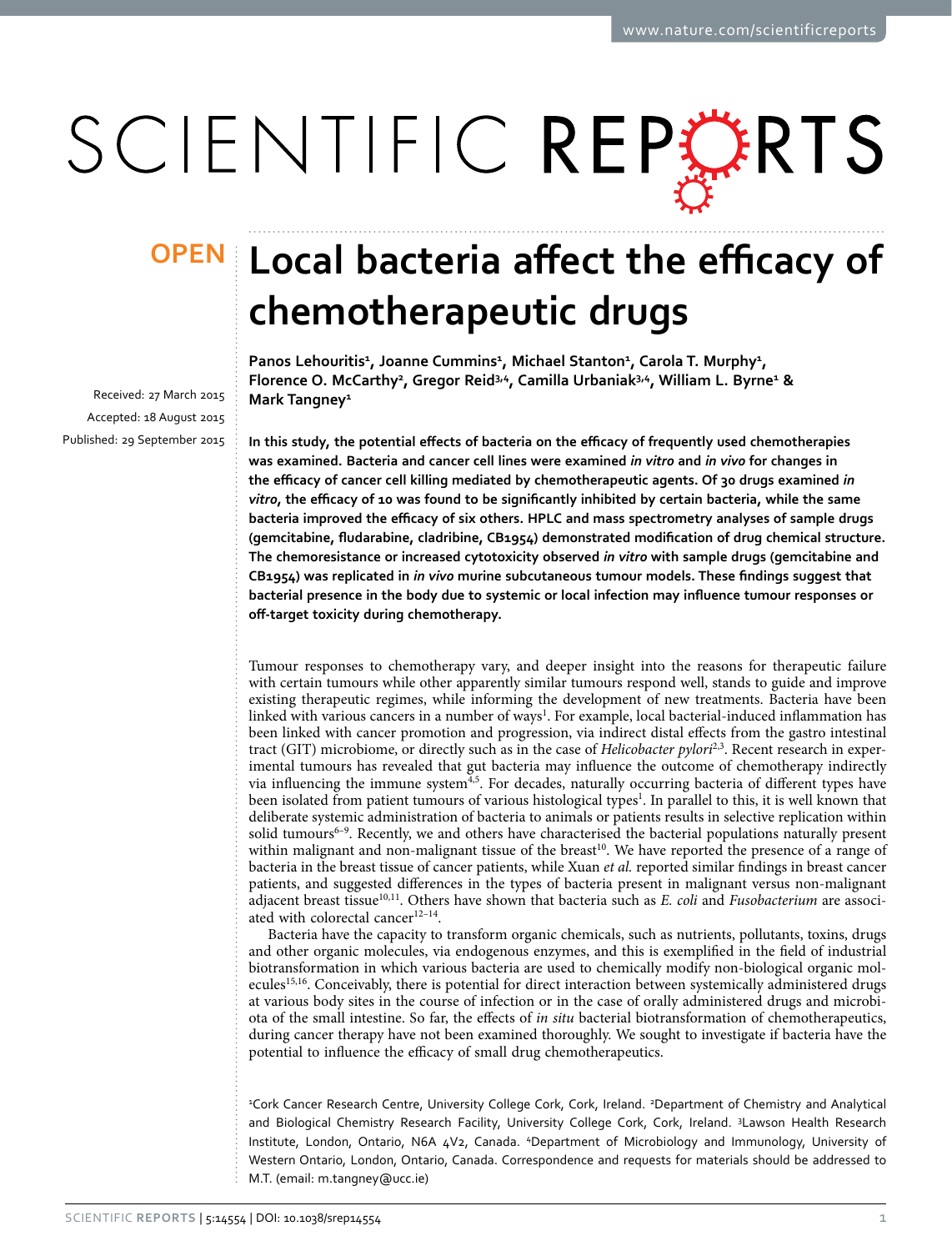#### **Results**

*In vitro* **assay design and validation.** Various bacteria and cancer cell lines were examined *in vitro* for changes in the efficacy of cancer cell killing mediated by a range of chemotherapeutic agents. An *in vitro* assay was developed to facilitate drug and bacteria screening as described in experimental procedures and Fig. S1. Based on previously reported microbial analysis of tissue and tumour<sup>10,11</sup> as well as our own observations (Fig. S2) we chose to use *E. coli* as our main drug-testing agent, in addition to *Listeria welshimeri* (see below). Assay validation proceeded with several drugs whose effects were observed to be altered in the presence of *E*. *coli.* A drug whose efficacy was enhanced ([Fig. 1a](#page-4-0)—AQ4N), and a drug whose efficacy was decreased [\(Fig. 1b—](#page-4-0)gemcitabine) by *E*. *coli* were examined with a range of bacterial concentrations. In both cases, a dose response ( $P < 0.01$ ) was achieved using three different bacterial concentrations, indicating that changes in drug cytotoxicity were originating from the bacteria. A dose response using different drug concentrations ( $P < 0.01$ ) was also demonstrated with the drug tegafur and CB1954 ([Fig. 1c,d\)](#page-4-0).

In order to investigate if the observed effects were mediated by biochemical modification of the drugs, rather than any physical bacterial drug absorption (e.g. in the case of gemcitabine), the *in vitro* assay was performed with bacteria treated in a number of ways prior to incubation with drug. Gemcitabine was examined with supernatant from *E. coli* which had been lysed by sonication. Similar decreases in cytotoxicity were observed when gemcitabine was incubated with this lysate as with intact bacteria ([Fig. 1e,f](#page-4-0)). Upon heat-inactivation of the lysate (or intact bacteria), no reduction in cytotoxicity was evident ( $P < 0.001$ ), suggesting the involvement of enzymatic activity.

**Effects of bacteria on chemotherapeutic drug cytotoxicity** *in vitro***.** Studies proceeded with bacterial strains representing frequently occurring bacterial species in patient tumours; Gram-negative non-pathogenic *E. coli* and Gram-positive *Listeria welshimeri* (also non-pathogenic[\)10](#page-12-6),[11](#page-12-7); Fig. S2. Thirty agents from a number of different drug classes were examined, the majority of which represent commonly-employed FDA-licenced drugs. The results are summarised in [Table 1](#page-5-0). Of 30 drugs examined, the cancer killing efficacies of 10 were found to be decreased, while in general the same bacteria increased the efficacies of 6 others. 14 drugs did not display any difference in efficacy following bacteria co-incubation. Observed effects on drug cytotoxicity were not identical between *E. coli* and *L. welshimeri* (where tested), with *E. coli* increasing the effect of tegafur (unlike *L. welshimeri*), and decreasing the effect of vidarabine, gemcitabine and etoposide phosphate (unlike *L. welshimeri*).

**HPLC and mass spectrometry analyses.** These findings prompted us to analyse a number of sample drugs to elucidate further the basis of drug alteration using HPLC and Mass Spectrometry. All of the drugs tested produced new chromatogram peaks in the presence of bacteria indicating that they were all biotransformed ([Fig. 2\)](#page-6-0). Further analysis of each peak by Mass Spectrometry revealed that gemcitabine was biotransformed to a new mass of 306 m/z, (4.65 min) consistent with the formula  $C_9H_{11}N_3O_4F_2$  suggesting acetylation. Fludarabine and cladribine produced new masses of  $154 \text{ m/z}$  at  $4.42 \text{ min (C<sub>5</sub>H<sub>5</sub>N<sub>5</sub>F)}$ and 170 m/z at 5.42 min ( $C_5H_5N_5Cl^{35}$ ) respectively, consistent with an enzymatic hydrolysis of the nucleoside's glycosidic bond yielding the halogenated purine bases. CB1954 (13.45min) also produced a new peak at 8.47min in the presence of bacteria which upon further inspection resolved to two mass spectrometry peaks: 239m/z and 223m/z equivalent to the published hydroxylamine and amine derivatives that are associated with a CB1954 reduction reaction<sup>17</sup> (see [Fig. 3](#page-7-0) for the theoretical molecular structure of the new derivatives).

**Murine models of intratumoural bacterial effects on chemotherapy.** Our lab has previously shown the ability of *E. coli* and other bacterial species to selectively replicate in tumours over time in various murine models<sup>[18,](#page-12-12)19</sup>. In this study, we initially validated the growth of *E. coli* in CT26 tumours following intratumoural (i.t.) administration (Fig. S4). The chemoresistance observed *in vitro* (Fig. S3) with a sample drug (gemicitabine) was examined in this model. Mice bearing CT26 tumours were i.t. injected with *E. coli* or PBS, and intraperitoneally (i.p.) injected with gemcitabine or PBS and monitored over time ([Fig. 4](#page-8-0)). As expected, the PBS:PBS and Bacteria:PBS groups showed the greatest tumour volumes over time. Significantly increased tumour volume was observed in the gemcitabine+ bacteria group compared with the gemcitabine alone group at various time points  $(P < 0.03$ ; [Fig. 4a](#page-8-0)). Survival was significantly reduced in the gemcitabine+ bacteria group compared with the gemcitabine alone group (17 days vs. 28 days +/−1.25; P= 0.004; [Fig. 4b](#page-8-0)). These data indicate reduced gemcitabine anti-tumour activity in tumours containing bacteria. Bacteria alone did not significantly affect tumour volume relative to PBS administration ( $P > 0.2$ ), although some reduction is evident in bacteria administered tumours, suggesting that the reduced gemcitabine effect may be partially masked.

The ability of the same bacterial species to activate the cytotoxicity of another drug, CB1954, was also examined in this model. A significant increase in median survival (26 days vs. 8 days.  $P = 0.028$ ) was observed in the CB1954+ bacteria group compared with the CB1954 alone group [\(Fig. 5](#page-9-0)), indicating drug activation by the intratumoral bacteria.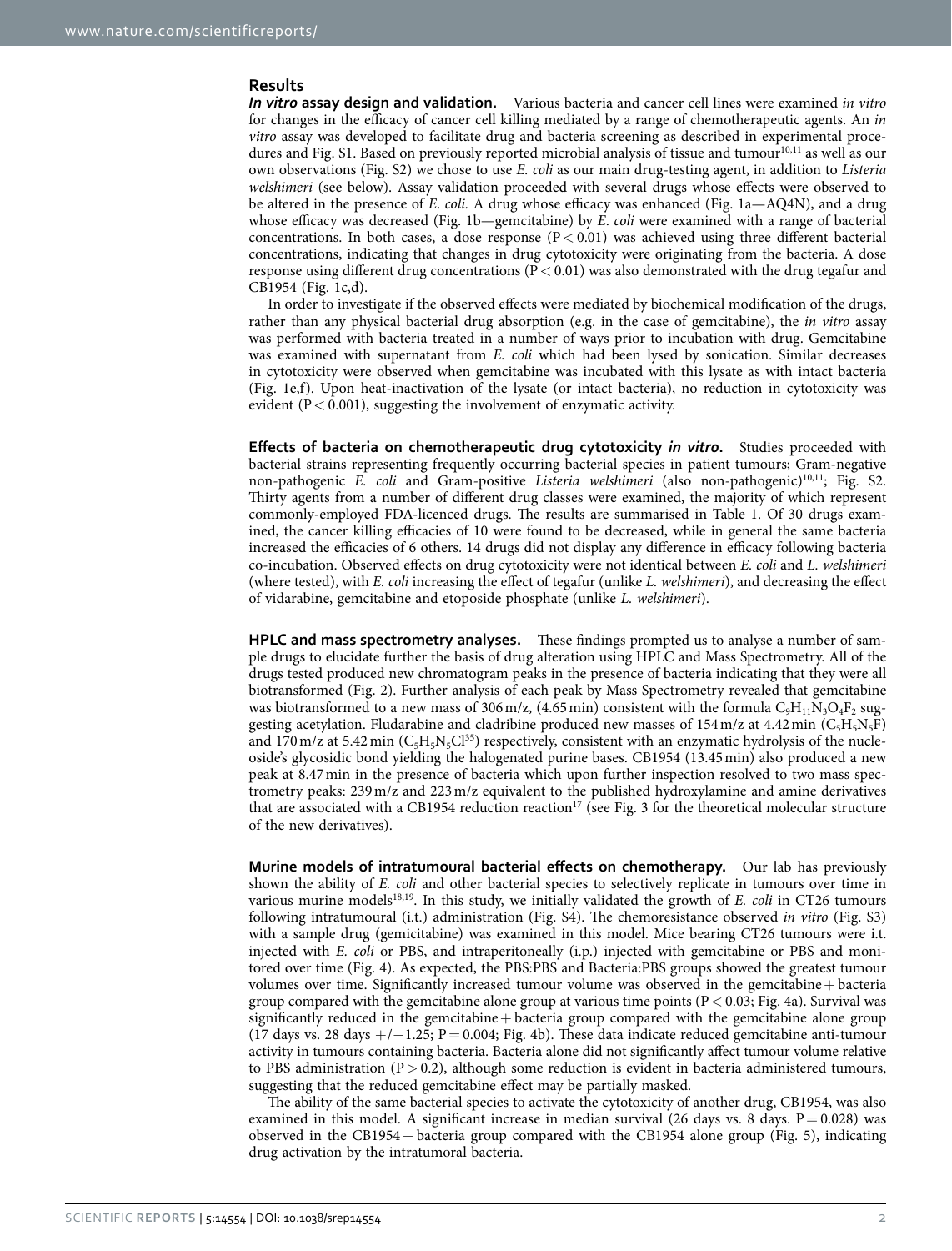

<span id="page-4-0"></span>**Figure 1. Tumour Cell Survival.** Cell survival assay. (**a)** *E.coli* at different cfu/ml were co-incubated with AQ4N (10 $\mu$ M) after which the supernatant was applied directly to LLC cells (P < 0.01). (**b**) *E. coli* at different cfu/ml were co-incubated with gemcitabine ( $10\mu$ M) after which the supernatant was directly applied to 4T1 Luc cells (P< 0.01). *E.coli* was co-incubated with Tegafur (**c**) or CB1954 (**d**) at the indicated concentrations after which the supernatant was directly applied to TRAMPC1 cells or CT26 (P< 0.01). Data (**a–f**) represent the average and standard error of four technical replicates. Data shown are representative of 3 independent experiments. (**e**) Tumour cell survival assay stained with MTS. Gemcitabine (10μM) was incubated with live or heat killed *E. coli* (P< 0.001). (**f**) Tumour cell survival assay. Gemcitabine (10μM) was incubated with either bacterial lysate (equivalent amounts to cell survival assay live bacteria dosages) alone or bacterial lysate that has been heat inactivated  $(P < 0.001)$ . Data represent the average and standard error of four technical replicates. Data shown are representative of 2 independent experiments.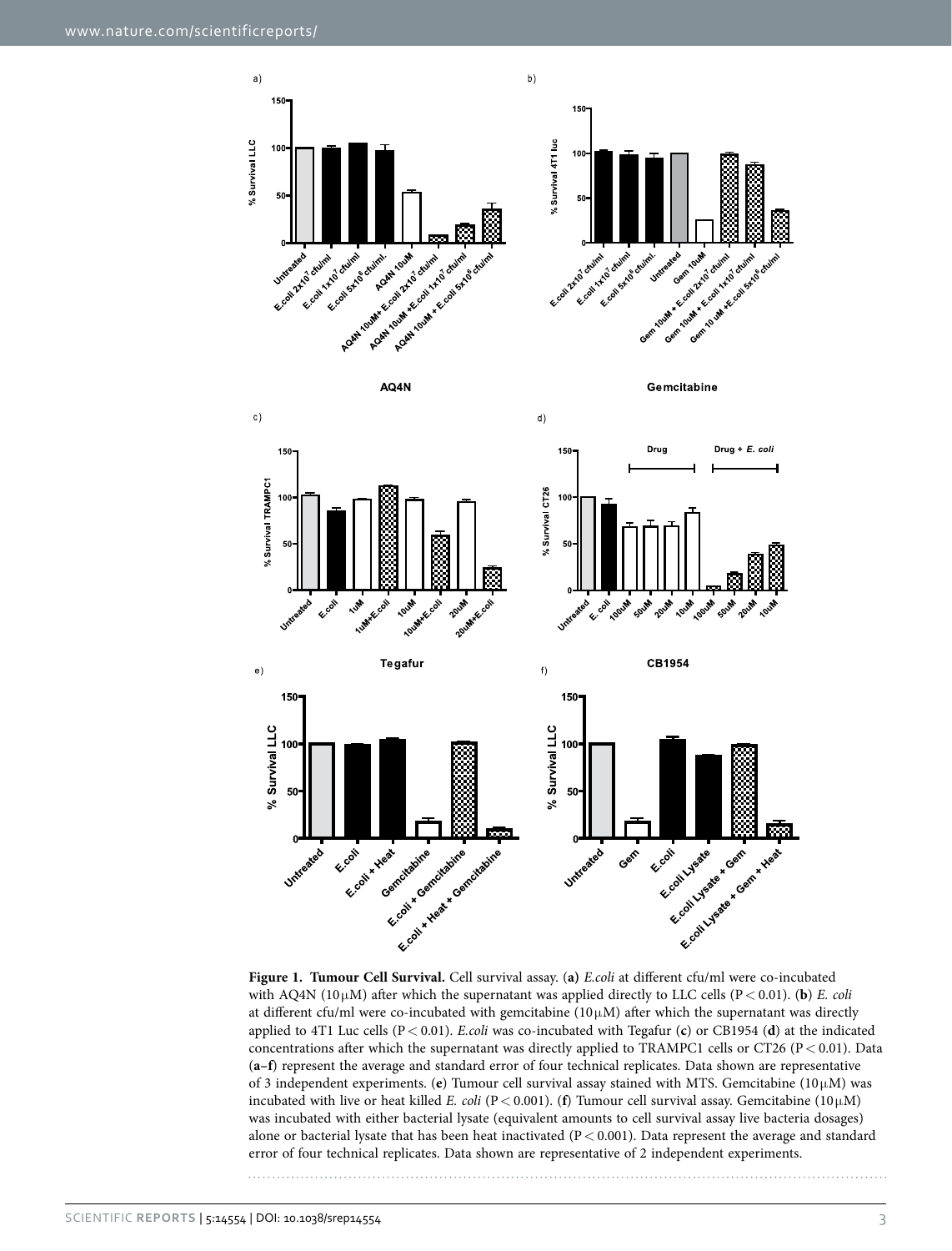<span id="page-5-0"></span>

|                                   |                           | Cytotoxicity |                |
|-----------------------------------|---------------------------|--------------|----------------|
| <b>Drug Name</b>                  | <b>Drug Class</b>         | E. coli      | L. welshimeri  |
| Tegafur                           | Anti-metabolite           | Up           | N <sub>C</sub> |
| Fludarabine de phosphate          | Anti-metabolite           | Up           | Up             |
| Capecitabine                      | Anti-metabolite           | NC           | NC             |
| 5-fluorocytosine                  | Anti-metabolite           | Up           | N <sub>C</sub> |
| 5-fluorouracil                    | Anti-metabolite           | NC           | NC             |
| 6-Mercaptopurine-2'-deoxyriboside | Anti-metabolite           | Up           | n/d            |
| Pentostatin                       | Anti-metabolite           | NC           | NC             |
| Cytarabine                        | Anti-metabolite           | NC           | NC             |
| Clofarabine                       | Anti-metabolite           | NC           | NC             |
| Cladribine                        | Anti-metabolite           | Down         | Down           |
| Valacyclovir                      | Anti-metabolite           | NC           | n/d            |
| Ara G hydrate                     | Anti-metabolite           | NC           | NC             |
| Nelarabine                        | Anti-metabolite           | NC           | NC             |
| Vidarabine                        | Anti-metabolite           | Down         | NC             |
| Gemcitabine                       | Anti-metabolite           | Down         | NC             |
| Doxorubicin                       | Anti-tumour Antibiotics   | Down         | n/d            |
| Daunorubicin                      | Anti-tumour Antibiotics   | Down         | Down           |
| Vinblastine                       | Anti-tumour Antibiotics   | NC           | n/d            |
| Actinomycin                       | Anti-tumour Antibiotics   | NC           | n/d            |
| Idarubicin                        | Anti-tumour Antibiotics   | Down         | n/d            |
| Mitomycin C                       | Anti-tumour Antibiotics   | NC           | n/d            |
| Streptonegrin                     | Anti-tumour Antibiotics   | NC           | n/d            |
| Etoposide phosphate               | Topo Isomerase Inhibitor  | Down         | NC             |
| Irinotecan                        | Topo Isomerase Inhibitor  | NC           | NC             |
| AQ4N                              | Topo Isomerase Inhibitor  | Up           | n/d            |
| Mitoxantrone                      | Topo Isomerase Inhibitor  | Down         | n/d            |
| B-Lapachone                       | Topo Isomerase Inhibitor  | Down         | n/d            |
| Estramustine                      | Alkylating Agent          | NC           | n/d            |
| CB1954                            | Alkylating Agent          | Up           | Up             |
| Menadione                         | Reactive oxygen generator | Down         | n/d            |

**Table 1. Summary of observations from** *in vitro* **cytotoxicity screen of drugs with bacteria using the bacterial cell kill assay. n/d=not determined, NC=No Change.**

#### **Discussion**

In this work we examined the ability of wild type bacterial species encountered in the body to influence the efficacy of popular chemotherapeutic drugs that are administered to patients undergoing treatment in the hope of broadening our understanding of bacteria-drug interactions. It is well known that the human body has its own microbiome which differs from one individual to another, with the majority of available information confined to 'tract'-related body regions[20](#page-12-14)[,21](#page-12-15), but also recently placenta, a unique tissue type sharing many features with tumours<sup>22</sup>. Recent data presented by Xuan and co-workers<sup>11</sup> and our grou[p10](#page-12-6) describe a multitude of different bacteria taxa living naturally within breast tumours and in the surrounding healthy tissue. The ability of bacteria to opportunistically proliferate or induce infections within tumours of cancer patients has been a sporadic diachronic phenomenon which dates as far back as 200 years<sup>23</sup>. For example, in 1926 Glover stated that certain bacteria were consistently isolated from neoplastic tissue<sup>24</sup>. Between the years 1936–1955 several publications reported that microbes were present in cancer tissue<sup>[1](#page-12-0)</sup> (it was observations similar to those that ignited interest in using bacteria as anticancer agents leading to the development of Bacillus Calmette-Guérin (BCG) as treatment for bladder cancer<sup>25</sup>). Previous publications detailing sequence analyses of tissue from patients with breast cancer demonstrated the presence of many species, of which *proteobacteria* dominated followed by *fermicutes*[10](#page-12-6)[,11](#page-12-7). Furthermore, tissue colonisation as a consequence of cancer chemotherapy is known to occur by antibiotic resistant bacteria<sup>26</sup>.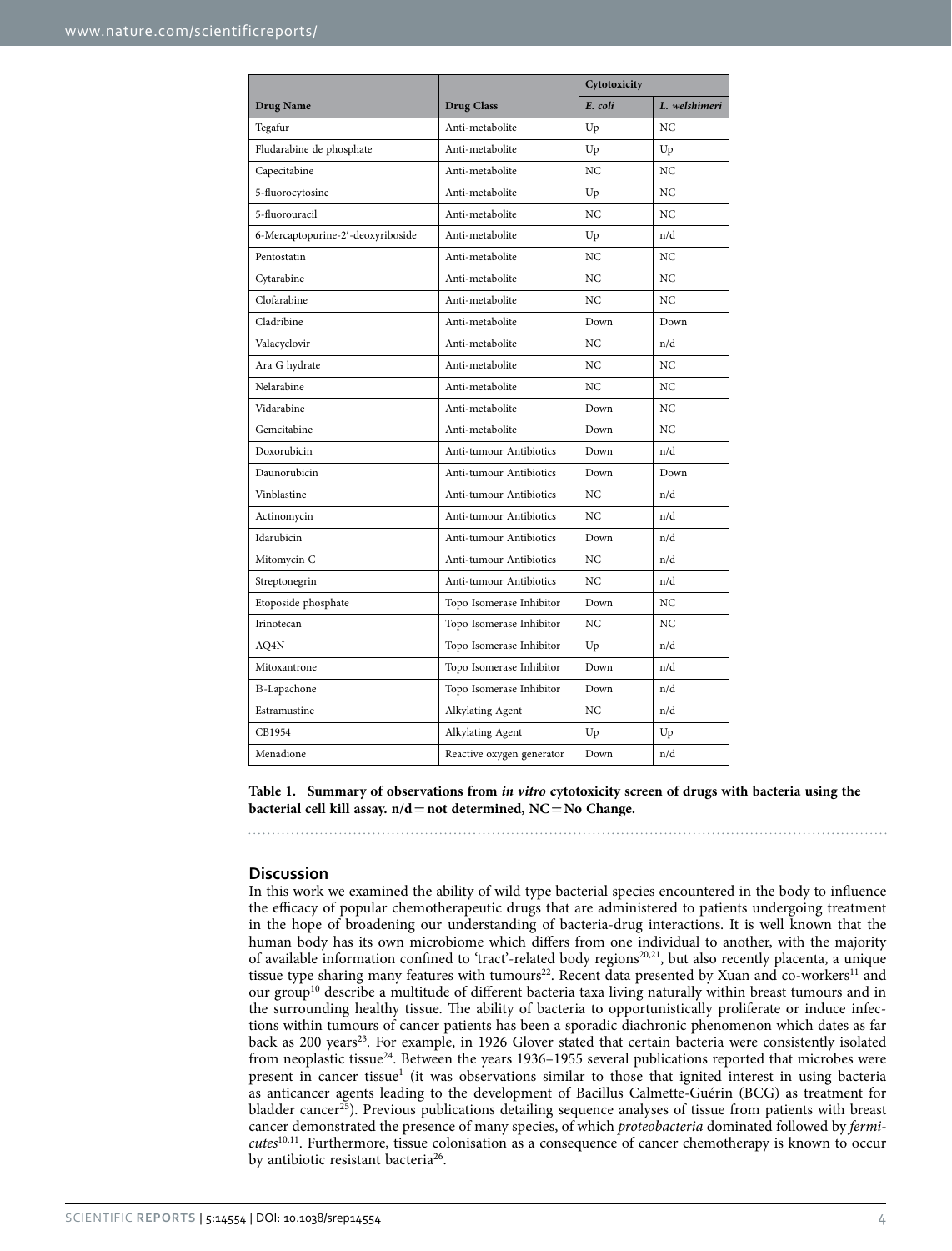

<span id="page-6-0"></span>**Figure 2. HPLC analysis of drug biotransformations.** Chromatograms: (**a**) Top; Vehicle alone (PBS DMSO 0.1%), Bottom; *E*. *coli* alone (**b**) Top; Gemcitabine, Bottom; Gemcitabine and *E*. *coli.* (**c**) Top; Fludarabine, Bottom; Fludarabine and *E. coli* (**d**) Top; Cladribine, Bottom; *E. coli* and Fludarabine. (**e**) Top; CB1954, Bottom; E. coli and CB1954 The drugs and their derivatives were detected by UV absorbance at 254nm.

As we reproduced similar results to Xuan and co-workers<sup>11</sup> (Fig. S2), we chose *E. coli* (a proteobacterium) and *Listeria welshimeri* (a fermicute) for our studies, because of practical reasons but also because they represent a Gram-negative and a Gram-positive species respectively which have dissimilar outer membranes and metabolism making them attractive for comparative drug studies. Most of the current drug arsenal is composed of small molecular weight organic molecules which are subject to biotransformation (enzymatic modification or degradation) by different tissue enzymes (e.g. cytochrome P450[27\)](#page-12-21). However, biotransformations can also originate from bacteria which have their own unique 'enzymolome'.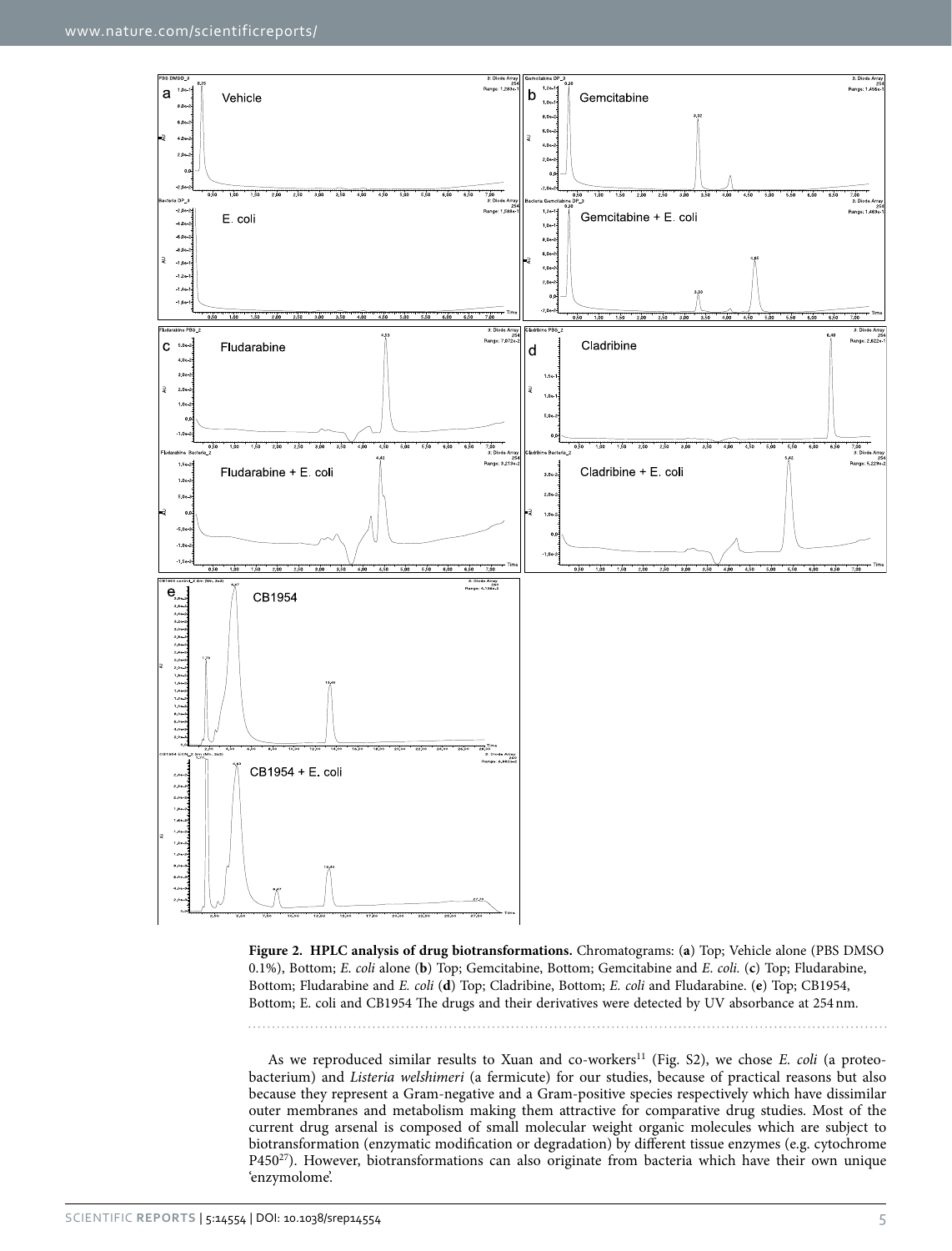

<span id="page-7-0"></span>**Figure 3. Schematic of drugs and proposed derivatives.** Structure prediction of drugs and derivatives based on mass spectrometry analysis. Hypothetical illustrations of structures based on elemental composition analysis and atomic mass fitting of HPLC peaks of drugs or drug derivatives after co-incubation with bacteria. For each molecule, its empirical formula and mass to charge ratio is also shown.

Initial assay tests were performed with *E. coli* and gemcitabine, AQ4N, tegafur and CB1954 [\(Fig. 1](#page-4-0)). Dose responses were achieved with both bacteria and drug as shown in [Fig. 1\(a–d\)](#page-4-0) and these results validated our *in vitro* assay. While the levels of bacteria used in this assay were arbitrary, such bacterial numbers are not unrealistic in clinical settings<sup>28</sup>. The cumulative data indicate that the effects observed were direct consequences of enzymatic biotransformation. Analysis of gemcitabine suggested that bacterial enzyme(s) was responsible for rescuing cells from its toxic effects as both heat inactivated bacteria or bacteria lysates failed to protect cancer cells in its presence ([Fig. 1e,f\)](#page-4-0). Notably, no significant tumour cell death was observed *in vitro* following incubation with supernatant from live or lysed bacteria cells alone suggesting that there is no cytotoxicity arising from any internal toxic metabolite of *E. coli* [\(Fig. 1e,f](#page-4-0)).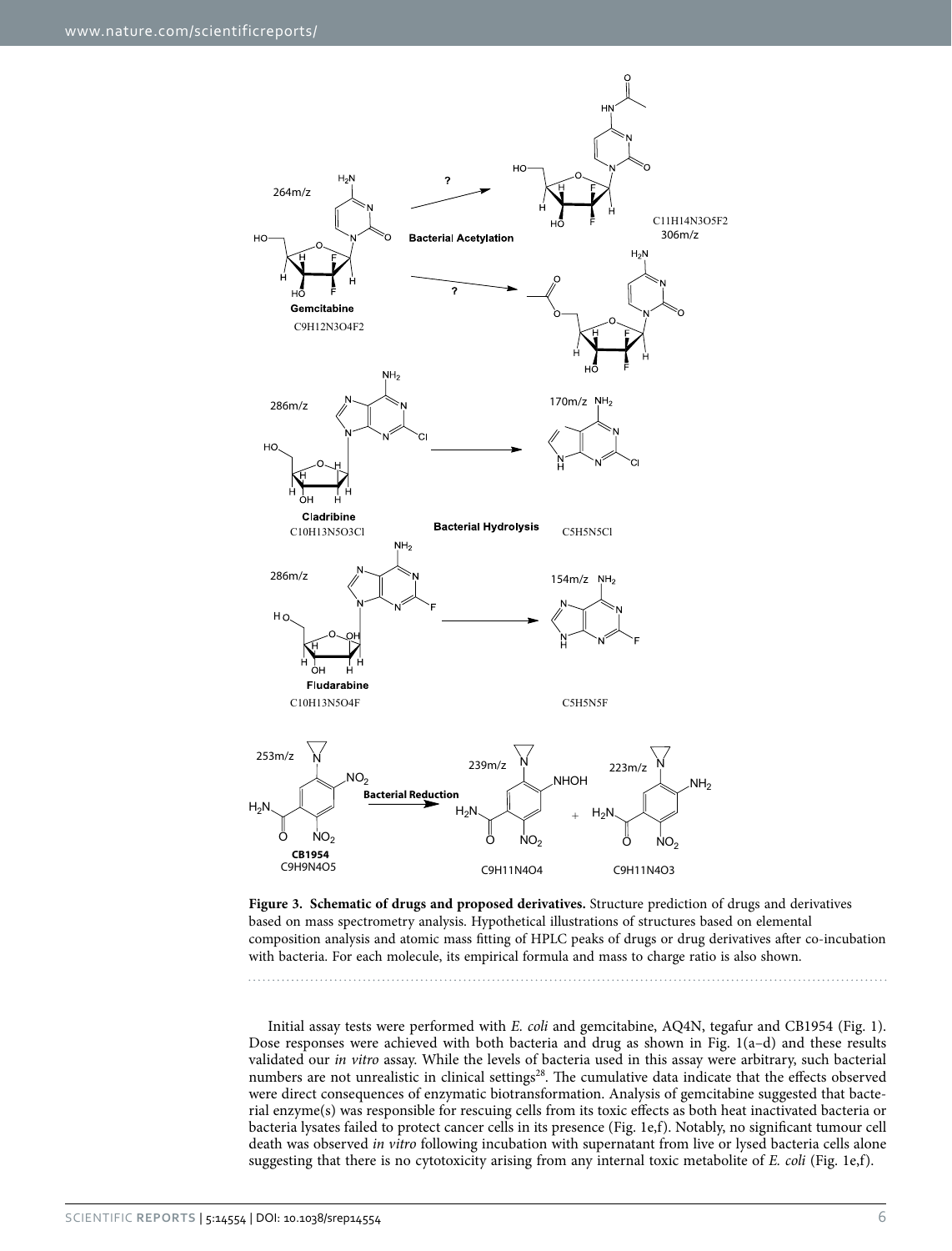

<span id="page-8-0"></span>

We decided to screen a panel of drugs which are indicated for various cancers, that would be large enough to cover multiple drug classes to get a better view of the drug modification landscape. However, certain drugs although popular, were omitted from this screen. For example, drugs such as cyclophosphamide, ifosfamide, vinorelbine and vincristine would require a P450 enzyme for modification which is absent in *E. coli* and *Listeria welshimeri*[29](#page-12-23),[30;](#page-12-24) the latter also lack the enzyme Carboxypeptidase G2 which is required to degrade pemetrexed $31$ ; taxanes were unlikely to be modified by our strains as they are artificially produced in bacteria to begin with<sup>32</sup>; finally, drugs such as cisplatin which have an inorganic structure were also omitted. The drug screening was performed in different cell lines where we tested each drug and scored only cases in which we observed a difference between bacteria/drug alone or in combination ([Table 1\)](#page-5-0).

The cytotoxicities of approximately 20% of the drugs tested were increased, 30% were decreased and 50% were unaffected. The cytotoxicities of cladribine, vidarabine and gemcitabine and other popular drugs like etoposide phosphate and anti-cancer antibiotics like doxorubicin were decreased by bacteria. The majority of drugs were not affected by the presence of bacteria in our assays, at least at the concentrations examined. The finding that bacteria activated fludarabine and 6-mercaptopurine-2-deoxyadenosine was not surprising. In viral vector-based gene therapy, the enzyme purine nucleoside phosphorylase (PNP) has been used to activate fludarabine when expressed by cancer cells following viral vector delivery<sup>[33](#page-12-27)</sup>. However, the productive interaction of bacteria with a drug in the context of our thesis is a complicated process which may involve both cytoplasmic enzymes and cell membrane transporters before and after a drug's biotransformation. It may be more relevant to consider a bacterial cell as a reservoir of disparate enzymes or as a biotransformational monad. In agreement with our observations, Chen *et al.*<sup>34</sup> showed that *Salmonella* can activate the nucleoside 6-methylpurine-2-deoxyadenosine to 6-methylpurine, a cytotoxic agent, intriguingly, despite the fact that fludarabine, vidarabine and cladribine have very similar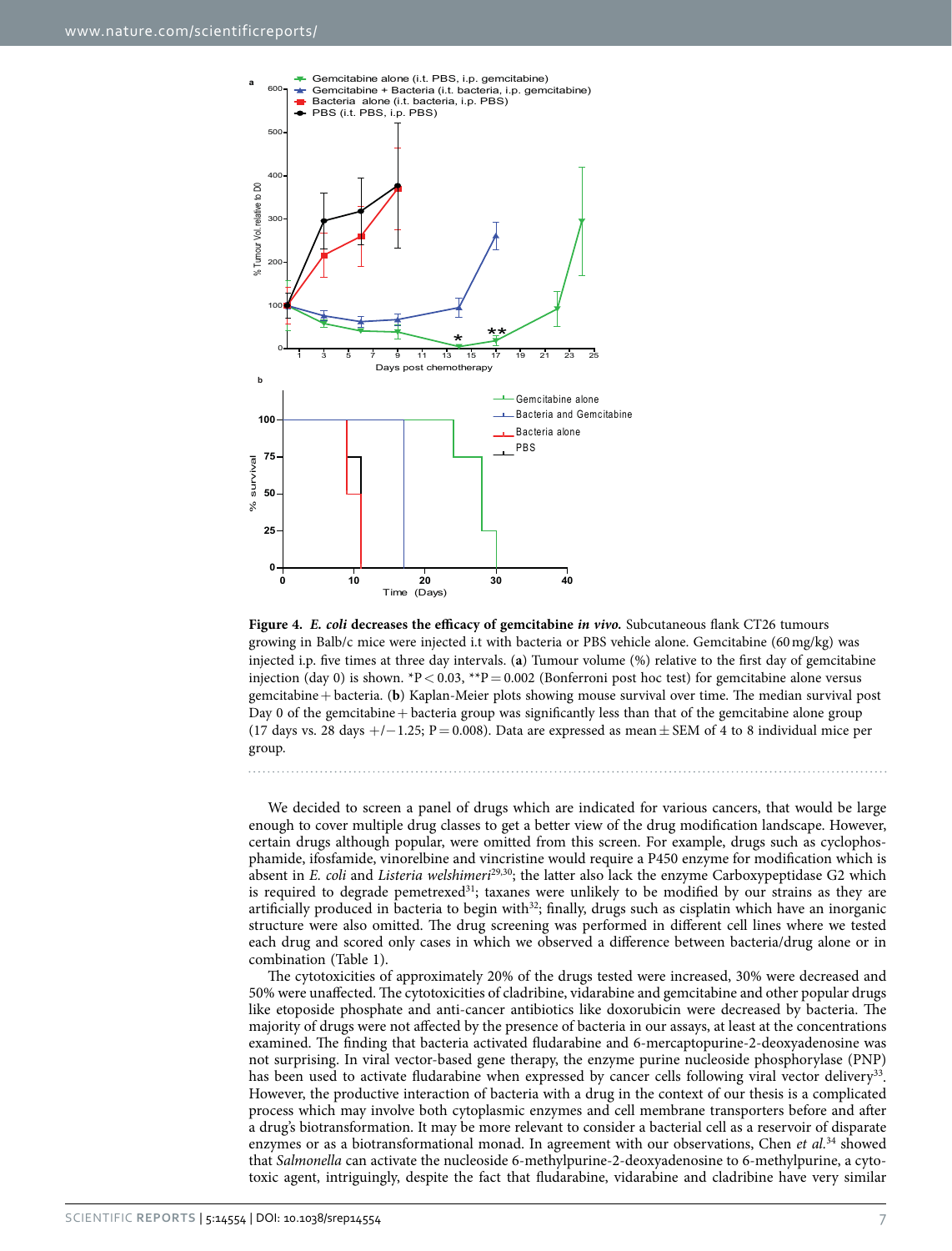

<span id="page-9-0"></span>**Figure 5.** *E. coli* **increases the cytotoxicity of CB1954.** Subcutaneous flank CT26 tumours growing in Balb/c mice were injected i.t with bacteria or PBS vehicle alone. CB1954 (20mg/kg) was injected i.p. for the duration of the experiment at 3 day intervals. (**a**) Tumour volume (%) relative to the first day of CB1954 injection (day 0) is shown. (**b**) Kaplan-Meier plots showing mouse survival over time. The median survival post Day 0 of the CB1954 + bacteria group was significantly greater than that of the CB1954 alone group (26 days vs. 8 days. P = 0.0374). Data are expressed as mean  $\pm$  SEM of 3-5 individual mice per group.

structures, incubation with bacteria produced opposing effects on cytotoxicity. Similarly, we observed opposite effects with AQ4N (banoxantrone) and its analogue mitoxantrone [\(Table 1\)](#page-5-0). Consistent with this, Westman *et al.*[35](#page-12-29) also reported that doxorubicin can be biotransformed by *Streptomyces* cell extracts via deglycosylation by NADH dehydrogenase.

In order to gain a molecular insight, we analysed the products of gemcitabine and *E. coli* by HPLC and mass spectrometry and discovered that a new extra peak appeared in the chromatogram which eluted later than gemcitabine [\(Fig. 2\)](#page-6-0). This new peak had a molecular ion of 306m/z which indicated that biotransformation had indeed taken place, consistent with a theoretical acetylation at the nitrogen atom of the amine group on the molecule's base [\(Fig. 3\)](#page-7-0). However, further molecular analysis would be required to confirm this. The hydrolysis of fludarabine/cladribine to their purine base was not as surprising to witness. Such a reaction is known to be mediated by the isolated enzyme PNP in various gene therapy settings[36.](#page-12-30) However, to our knowledge, a productive, direct interaction of live *E. coli/ Listeria welshimeri* with these nucleosides in the context presented in this study (live cell biotransformation and influence of efficacy) has not been reported to date. Especially interesting was the fact that bacteria could hydrolyse cladribine to its chlorinated purine base, but in contrast to fludarabine, they rendered it ineffective (this is also interesting as cladribine is now in clinical trials as an oral drug for multiple sclerosis $37$ ) The precise molecular mechanism for this difference is currently unknown, but it is relevant to draw attention to the fact that all the therapeutic nucleosides become activated intracellular<sup>38</sup> so it may be that an extracellular activation of cladribine by *E. coli* along with residual free enzymes from dead bacteria, disables its therapeutic potential. The reduction of CB1954 to its two canonical derivatives shown in [Fig. 3](#page-7-0) was not a surprise and although this nitroreduction reaction is known to occur, the ability of Gram-positive and negative genetically unmodified bacteria to turn over the prodrug and mediate cell killing has not been shown before. From our screen it becomes apparent that bacteria have the capacity to influence the therapeutic effects of both drugs (e.g. gemcitabine) or prodrugs (e.g. cladribine). The biochemical events which follow after drug activation leading to cell death or drug deactivation are beyond the scope of this project.

We replicated our *in vitro* observations in an experimental mouse model where we demonstrated that bacteria can hamper the effects of a selected drug, focussing on the drug gemcitabine because of its popularity as an anticancer agent and due to our interesting counterintuitive finding that bacteria can neutralise its toxicity. We acknowledge that such a model is quite artificial compared with clinical reality but it provides proof of principle. Nonetheless, it was apparent from the murine data that a growing *in vivo* tumour supports bacterial growth and provides the environment to permit the effects on a sample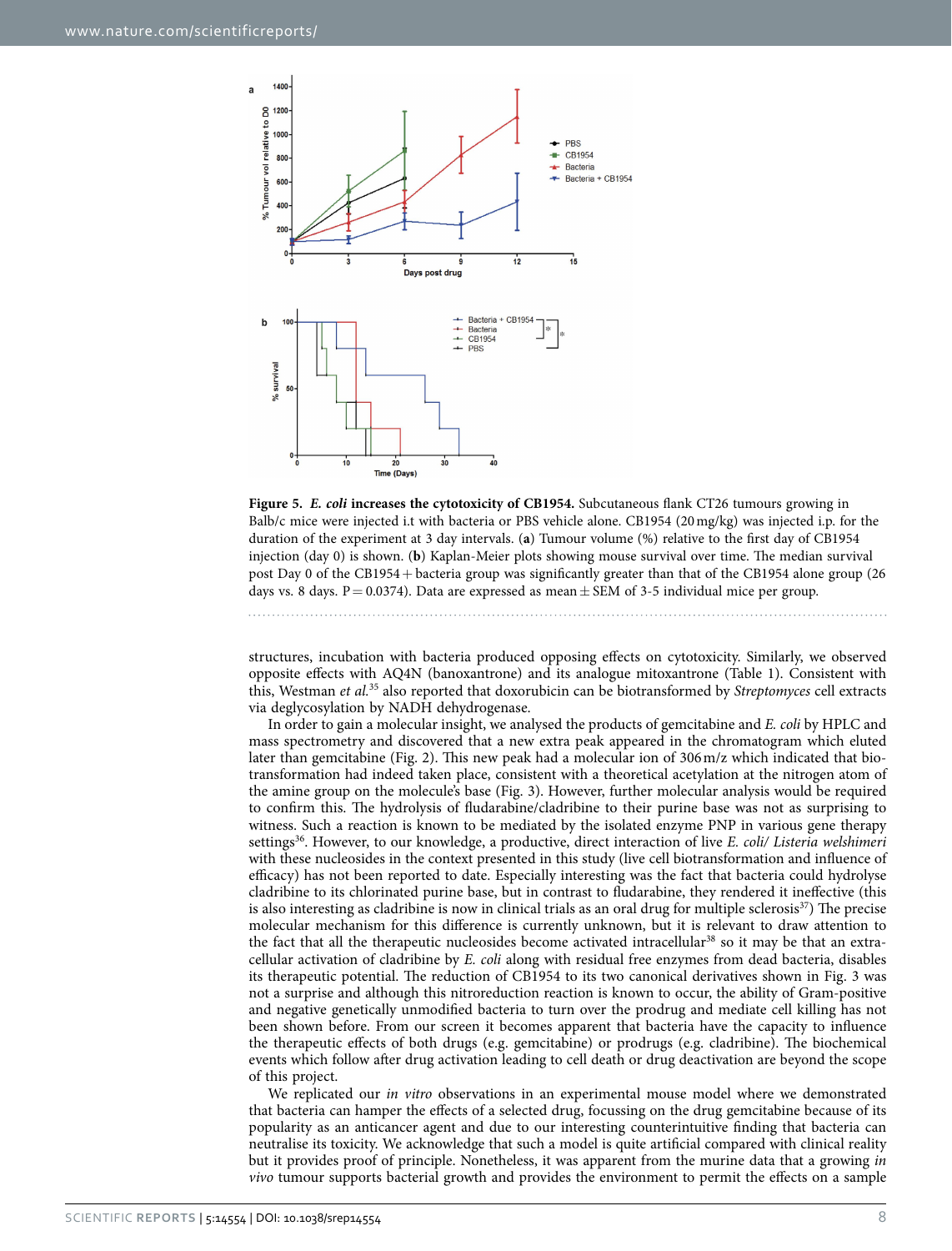drug as per the *in vitro* assay [\(Fig. 4](#page-8-0)). We further recapitulated the *in vitro* cytotoxicity data from an activating drug (CB1954) in this *in vivo* model ([Fig. 5\)](#page-9-0). The *in vitro* [\(Fig. 1\)](#page-4-0) and *in vivo* data with both drugs examined (in which *E. coli* has opposing effects) are consistent.

Research in this context has primarily focused on the ability of gut microorganisms to affect the metabolism of pharmaceutical agents (reviewed in $39,40$  $39,40$ ). One of the most popular cases studied has been the anti-cancer agent irinotecan and its toxic GIT side effects[41.](#page-13-3) The gut bacterium *Eggerthella lenta* deactivates the cardiac drug digoxin influencing its concentration in body fluids<sup>40</sup>. Our findings take the field of microbial-drug interaction a step further, away from the GIT. We have shown that the types of bacteria found in tumours may influence tumour responses to certain chemotherapeutic drugs, either positively or negatively, depending on the characteristics of the infection (different bacteria produced different effects e.g. *E. coli* affected more drugs than *Listeria*). Notionally, drugs can encounter bacteria at different parts of the body (i.e. an infectious focus) in different settings resulting in *in situ* biotransformation. Although bacterial infections do not occur frequently, they are by far not clinically irrelevant: for example, infections of the skin are common<sup>42</sup> and could induce local skin toxicity if they came in contact with a drug that can be activated to a more toxic form, infections of the stomach by *H. pylori* are common<sup>43</sup> and can result in the breakdown of L-DOPA (used to treat Parkinson's disease) affecting its bioavailability[44;](#page-13-6) monomicrobial or polymicrobial infections of tissues can arise from blood or solid tumours<sup>44</sup>; bacteraemia due to solid tumours can also present itself in cancer patients<sup>45</sup> and infections of pleural effusions are not uncommon in thoracic disease of neoplastic origin[46.](#page-13-8) Chemotherapy itself has also been associated with increased bacterial infection<sup>47</sup>.

Our findings are also pertinent to alternative anti-cancer strategies that are emerging which investigate combinations of chemotherapy and bacteria to treat solid tumours. Specifically, our work could interest groups working with the clinically approved anti-cancer bacterium BCG which is used to treat bladder cancer<sup>25</sup>. Chemotherapy is used post BCG treatments<sup>48</sup> or in combination with BCG<sup>49</sup>. In addition to this, early experimental systems that investigate the use of chemotherapy in conjunction with bacteria (Gram-positive or Gram-negative strains)[50,](#page-13-12)[51](#page-13-13) should also be aware of potential biochemical drug interactions with their agent's enzymolome.

In conclusion, our data bring attention to the fact that internal bacteria can interact with a drug therapy and could under certain circumstances influence treatment efficacy and/or side effects.

#### **Conclusions**

Our results show that live wild type bacteria with natural enzyme levels can affect the efficacy of some anticancer agents either positively or negatively *in vitro* and *in vivo*, most likely via enzymatic modifications. Our findings indicate the potential for local or systemic bacterial infections to act as an *in situ* biotransforming reservoirs which may complicate cancer therapy, through reducing anti-tumour efficacy or increasing off-target toxicity. For drugs whose cytotoxicity is increased by bacteria, our data also support the potential to improve therapeutic index through deliberate modification of the bacterial content of cancer patients or tumours.

#### **Materials and Methods**

**Bacteria and cell lines.** *E. coli* Nissle 1917 (UCC culture collection) was cultivated aerobically in L-Broth or L-Agar (Sigma) at 37 °C. Bioluminescent *E. coli* was described by us previously<sup>18</sup> and cultured in the presence of 300mg/ml erythromycin. *Listeria welshimeri* Serovar 6B SLCC5334 was purchased from ECACC and cultivated at 37 °C in Brain Heart Infusion (BHI) medium. The *E. coli* nitroreductase triple deletion mutant and its parent strain were kindly provided by Dr Antonio Valle<sup>52</sup>. Lewis Lung Carcinoma (LLC), 4T1 (mouse mammary carcinoma) and CT26 (mouse colorectal carcinoma) cells were purchased from ATCC and were propagated according to the supplier's instructions. The murine recycled prostate cancer cell line TRAMPC1 was kindly provided by Ciavarra R[P53](#page-13-15) of Eastern Virginia Medical School, Norfolk USA, and propagated as described in<sup>54</sup>.

**Drugs.** All drugs and enzymes were purchased from Sigma except: Etoposide Phosphate (Santa Cruz), Capecitabine (Santa Cruz), AQ4N (R&D), Nelarabine (A&B), and Vidarabine (Santa Cruz). Drugs were resuspended in H2O or DMSO, with appropriate control vehicle utilised accordingly in all experiments.

**Cell cytotoxicity assay.** Microtitre plates (96-well) were pre-seeded with 4000 cells/well in appropriate medium for each cell line and allowed to attach overnight. On the day of the assay, bacteria were cultured to log-phase and a subculture ratio, corresponding to an  $OD_{600nm}$  of 0.2 determined for each strain, was exposed for 2h (4h in the case of IC50s) to drug in falcon tubes containing DMEM in a tissue culture incubator. Falcon content was filter-sterilized to remove presence of bacteria (using 0.2μm pore filters (Starsted) before adding 200μl per well. Plates were incubated until cells in control (untreated) had achieved confluent growth. Cytotoxicity was quantified using an MTS staining with the Cell Titre 96 AQueous One solution Cell Proliferation Assay (Promega). The plates were incubated with normal media (80μl) and MTS solution (20μl) in a 37 °C incubator for approximately 2h (until distinct change of colour occurred).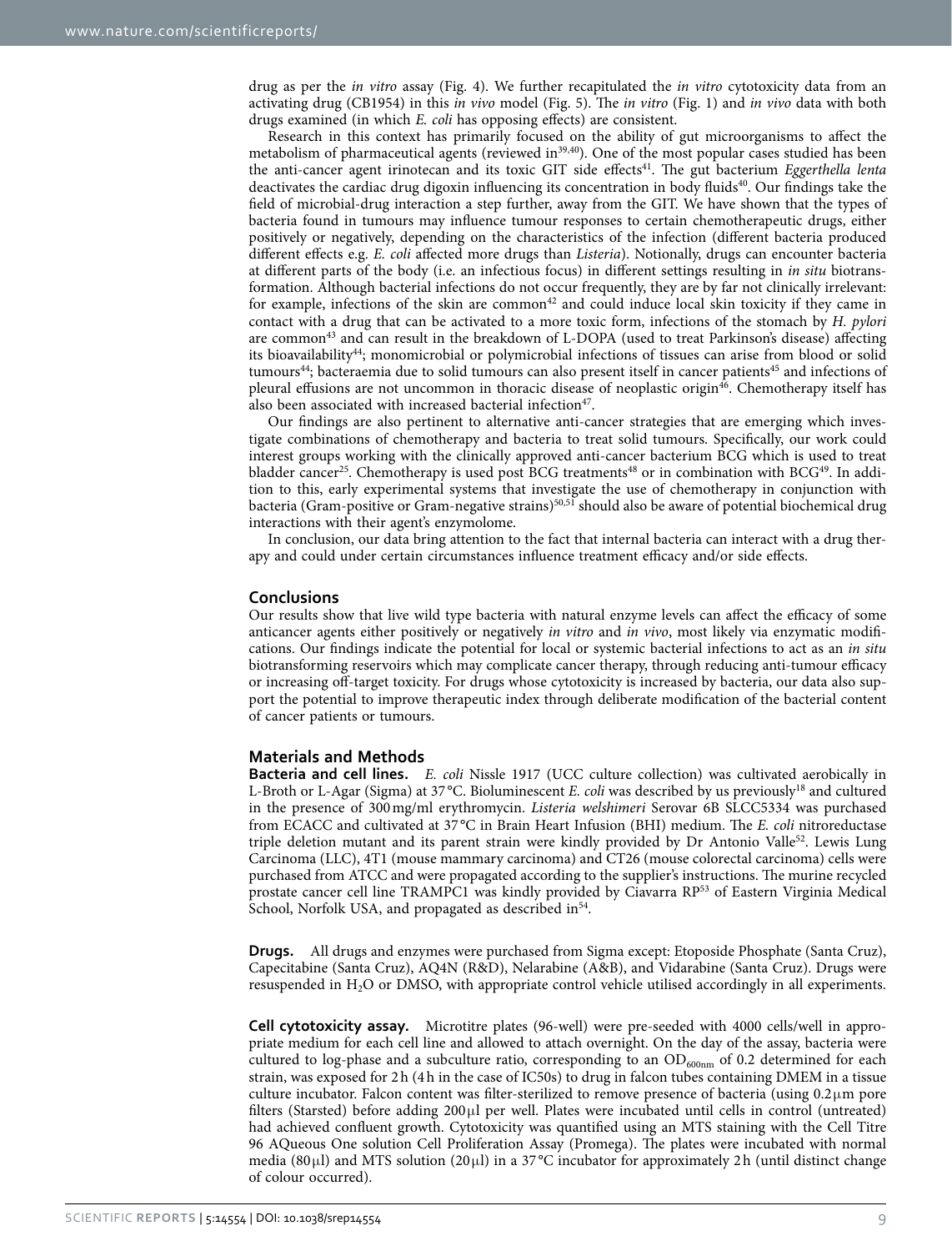**Bacterial lysis and heat inactivation.** Bacteria were heat inactivated at 95 °C for 40min. Lysis was facilitated by sonication using three 10 sec pulses (at 20Kz, 50W). Between each pulse, samples were incubated on ice for 30 seconds. A 20-fold drop in optical density was considered sufficient lysis.

**HPLC and Mass spectrometry analyses.** *Sample preparation*. Bacteria were grown to an OD<sub>600</sub> between 0.8 and 1 in appropriate media. The bacteria were washed once in PBS and then resuspended in the same volume of PBS. The drugs Fludarabine, Cladribine and Gemcitabine were dissolved in DMSO (100 mM) and were added to the bacterial sample to give a final concentration of Fludarabine 10 $\mu$ M, Cladribine  $10\mu$ M and Gemcitabine 1 mM. Bacteria and drug were incubated for 1 h at 37 °C, and centrifuged at 13,500 rpm for 5min. Supernatant containing drug was transferred to a spin filtration column with a MWCO of 3000 (Vivaspin) and further centrifuged for 10min at 13500 rpm. Samples were kept on ice before HPLC analysis.

*HPLC and Mass spectrometry analysis.* The results described were obtained using a Waters Micromass LCT Premier mass spectrometer (Instrument number KD160). Analysis was performed in  $ESI + mode$ using a gradient elution method to identify unknowns in the sample. An external reference standard of Leucine enkephalin was infused in order to confirm mass accuracy of the Mass Spectrometre (MS) data acquired. The samples were run in triplicate to ensure consistency and data were analysed by Masslynx 4.1 software. HPLC conditions: A waters Alliance 2695 with a 2996 Photodiode Array detector and Waters Xbridge C18 5 $\mu$ m 150  $\times$  4.6 mm was used for the chromatographic separation with mobile phase: Acetonitrile (containing 0.1% formic acid) and Water (containing 0.1% formic acid) using the following gradient: 0min (10:90); 0.5min (10:90); 5min (90:10); 10min (100:0); 11min (100:0); 11.1min (10:90); 14 min (10:90). A flow rate of 0.5 ml/min, sample run time of 14 min and injection volume of  $1-30\mu$ was used. For CB1954 the following gradient was used: 0min (10:90); 0.5min (10:90); 26min (30:70); 27min (10:90); 30min (10:90). A flow rate of 1ml/min, sample run time of 30min and injection volume of  $10 \mu$ l was used. The MS conditions were as follows: the samples were subjected to  $ESI + ionisation$ and acquired from 90 to 1250m/z at a capillary voltage of 3.00 kV, sample cone of 30V and a source temperature of 140 °C. An external Enkephalin in Water/Acetonitrile (ESI + m/z = 556.2771) for exact mass correction using Lockspray was used. The UV conditions were set at a sampling rate of 1 spectrum/ second, scanning wavelengths from 195–400nm at a resolution of 1.2nm.

*Murine experiments.* All animal procedures were performed according to the national ethical guidelines of the Health Products Regulatory Authority (HPRA). Protocols were approved by the University College Cork Animal Experimentation Ethics Committee (AERR #2010/003 and #2012/015).

*Animals and Tumour Induction.* Mice were kept at a constant room temperature (22 °C) with a natural day/night light cycle in a conventional animal colony. Standard laboratory food and water were provided *ad libitum*. Before experiments, the mice were afforded an adaptation period of at least 7 days. Female mice in good condition, without fungal or other infections, weighing 16–22 g and of 6–8 weeks of age, were included in experiments (Harlan, Oxfordshire, UK). At experiment end, animals were euthanised by cervical dislocation. For CT26 tumour induction,  $6 \times 10^5$  cells suspended in 200 $\mu$ l of serum-free culture medium were injected subcutaneously (s.c.) into the flank. The viability of cells used for inoculation was greater than 95% as determined by visual count using a haemocytometer and Trypan Blue Dye Exclusion (Gibco), or the Nucleocounter system (ChemoMetec, Bioimages Ltd, Cavan, Ireland). Following tumour establishment, tumours were allowed to grow and develop and were monitored three times weekly. Tumour volume was calculated according to the formula  $V = (ab^2) \prod/6$ , where *a* is the longest diameter of the tumour and *b* is the longest diameter perpendicular to diameter *a*. When tumours reached approximately 100 mm<sup>3</sup> in volume, mice were randomly divided into experimental groups.

*Bacterial and drug administration.* Overnight cultures of *E. coli* were re-inoculated into fresh LB (1/50 dilution) and incubated shaking at 37°C until they reached an  $OD_{600}$  of 0.7. Cells were then washed twice in PBS. Tumours were administered 106 *E. coli* in an injection volume of 50μl by intratumoral (i.t.) injection. The viable count of each inoculum was determined by retrospective plating onto LB agar. Two h post bacterial administration, drug (gemcitabine 60mg/kg or CB1954 20mg/kg) was administered by intra-peritoneal (i.p.) injection in an injection volume of  $50\mu$ . The drug was subsequently administered on days 3, 6, 9, and 11 and animals not receiving drug were administered an equal volume of PBS vehicle. For imaging experiments, mice were anesthetized via inhalation of isoflurane (Piramal Critical Care, Inc).

**Statistical analysis.** For bioinformatics, statistical analysis was performed in R. For biological *in vitro* and *in vivo* assays, two-sided, paired student's t test with 95% confidence or Mann Whitney U test were employed to investigate statistical differences, using GraphPad Prism or Microsoft Excel 12. Multiple comparison tests were carried out using the Bonferroni post hoc test. Statistical significance of survival between groups in murine experiments was determined using the Log-rank (Mantel-Cox) Test. Survival curves are presented as Kaplan-Meier plots.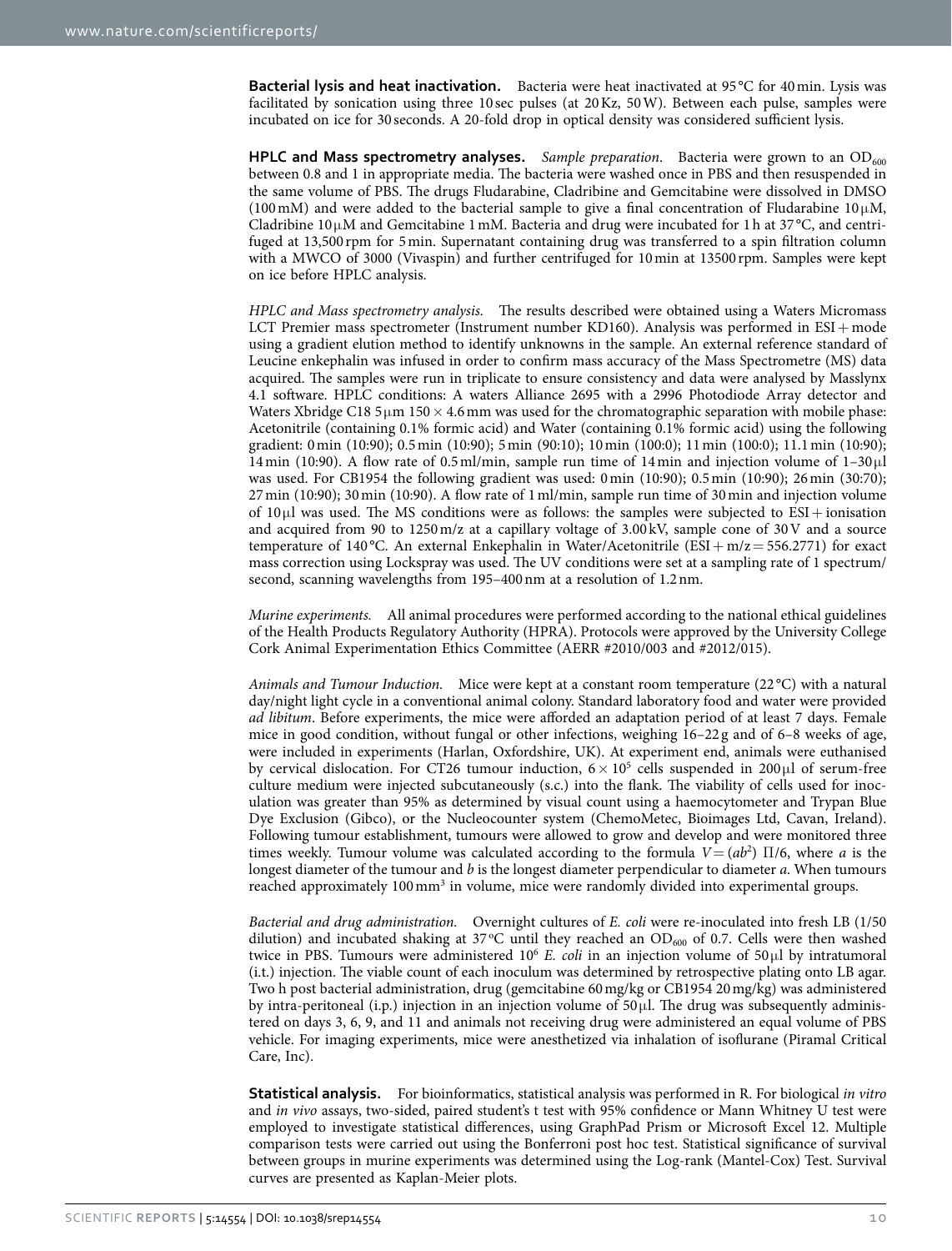#### **References**

- <span id="page-12-0"></span>1. Cummins, J. & Tangney, M. Bacteria and tumours: causative agents or opportunistic inhabitants? *Infectious agents and cancer* **8,** 11, doi: 10.1186/1750-9378-8-11 (2013).
- <span id="page-12-1"></span>2. Zambirinis, C. P., Pushalkar, S., Saxena, D. & Miller, G. Pancreatic cancer, inflammation, and microbiome. *Cancer journal* **20,** 195–202, doi: 10.1097/PPO.0000000000000045 (2014).
- <span id="page-12-2"></span>3. Cummins, J., Cronin, M., van Pijkeren, J. P., Gahan, C. G. & Tangney, M. Bacterial systems for gene delivery to systemic tumors. *Methods in molecular biology* **1141,** 201–209, doi: 10.1007/978-1-4939-0363-4\_13 (2014).
- <span id="page-12-4"></span><span id="page-12-3"></span>4. Viaud, S. *et al.* Gut microbiome and anticancer immune response. *Cell death and differentiation*, doi: 10.1038/cdd.2014.56 (2014).
- 5. Viaud, S. *et al.* The intestinal microbiota modulates the anticancer immune effects of cyclophosphamide. *Science* **342,** 971–976, doi: 10.1126/science.1240537 (2013).
- <span id="page-12-5"></span>6. Tangney, M. & Gahan, C. G. Listeria monocytogenes as a vector for anti-cancer therapies. *Current gene therapy* **10,** 46–55 (2010).
- 7. Morrissey, D., O'Sullivan, G. C. & Tangney, M. Tumour targeting with systemically administered bacteria. *Current gene therapy* **10,** 3–14 (2010).
- 8. Roberts, N. J. *et al.* Intratumoral injection of Clostridium novyi-NT spores induces antitumor responses. *Science translational medicine* **6,** 249ra111, doi: 10.1126/scitranslmed.3008982 (2014).
- 9. Bettegowda, C. *et al.* The genome and transcriptomes of the anti-tumor agent Clostridium novyi-NT. *Nature biotechnology* **24,** 1573–1580, doi: 10.1038/nbt1256 (2006).
- <span id="page-12-6"></span>10. Urbaniak, C. *et al.* Microbiota of human breast tissue. *Applied and environmental microbiology* **80,** 3007–3014, doi: 10.1128/ AEM.00242-14 (2014).
- <span id="page-12-7"></span>11. Xuan, C. *et al.* Microbial dysbiosis is associated with human breast cancer. *PloS one* **9,** e83744, doi: 10.1371/journal.pone.0083744 (2014).
- <span id="page-12-8"></span>12. Bonnet, M. *et al.* Colonization of the human gut by *E. coli* and colorectal cancer risk. *Clinical cancer research: an official journal of the American Association for Cancer Research* **20,** 859–867, doi: 10.1158/1078-0432.CCR-13-1343 (2014).
- 13. Flanagan, L. *et al.* Fusobacterium nucleatum associates with stages of colorectal neoplasia development, colorectal cancer and disease outcome. *European journal of clinical microbiology & infectious diseases: official publication of the European Society of Clinical Microbiology* **33,** 1381–1390, doi: 10.1007/s10096-014-2081-3 (2014).
- 14. McCoy, A. N. *et al.* Fusobacterium is associated with colorectal adenomas. *PloS one* **8,** e53653, doi: 10.1371/journal.pone.0053653 (2013).
- <span id="page-12-9"></span>15. Arora, P. K. & Jain, R. K. Biotransformation of 4-chloro-2-nitrophenol into 5-chloro-2-methylbenzoxazole by a marine Bacillus sp. strain MW-1. *Biodegradation* **23,** 325–331, doi: 10.1007/s10532-011-9512-y (2012).
- <span id="page-12-10"></span>16. Nassar, A. F. in *Biotransformation and Metabolite Elucidation of Xenobiotics* 163–216 (John Wiley & Sons, Inc., 2010).
- <span id="page-12-11"></span>17. Helsby, N. A., Ferry, D. M., Patterson, A. V., Pullen, S. M. & Wilson, W. R. 2-Amino metabolites are key mediators of CB 1954 and SN 23862 bystander effects in nitroreductase GDEPT. *British journal of cancer* **90,** 1084–1092, doi: 10.1038/sj.bjc.6601612  $(2004)$
- <span id="page-12-12"></span>18. Cronin, M. *et al.* High resolution *in vivo* bioluminescent imaging for the study of bacterial tumour targeting. *PloS one* **7,** e30940, doi: 10.1371/journal.pone.0030940 (2012).
- <span id="page-12-13"></span>19. Cronin, M. *et al.* Orally administered bifidobacteria as vehicles for delivery of agents to systemic tumors. *Molecular therapy: the journal of the American Society of Gene Therapy* **18,** 1397–1407, doi: 10.1038/mt.2010.59 (2010).
- <span id="page-12-14"></span>20. Human Microbiome Project, C. Structure, function and diversity of the healthy human microbiome. *Nature* **486**, 207-214, doi: 10.1038/nature11234 (2012).
- <span id="page-12-15"></span>21. Haiser, H. J. & Turnbaugh, P. J. Is it time for a metagenomic basis of therapeutics? *Science* **336,** 1253–1255, doi: 10.1126/ science.1224396 (2012).
- <span id="page-12-16"></span>22. Aagaard, K. *et al.* The placenta harbors a unique microbiome. *Science translational medicine* **6,** 237ra265, doi: 10.1126/ scitranslmed.3008599 (2014).
- <span id="page-12-17"></span>23. Coley, W. Late results of the treatment of inoperable sarcoma by the mixed toxins of Erysipelas and Bacillus prodigosus. *Am J Med Sci* **131,** 375–430 (1906).
- <span id="page-12-18"></span>24. Glover, T. Progress in Cancer Research. *Canada Lancet and Practitioner* **67,** 161–216 (1926).
- <span id="page-12-19"></span>25. Patschan, O. *et al.* Use of bacillus Calmette-Guerin in stage T1 bladder cancer: Long-term observation of a population-based cohort. *Scandinavian journal of urology* **49,** 127–132, doi: 10.3109/21681805.2014.968868 (2015).
- <span id="page-12-20"></span>26. Nguyen, A., Heil, E., Patel, N., Duffy, A. & Gilmore, S. A single-center evaluation of the risk for colonization or bacteremia with piperacillin-tazobactam- and cefepime-resistant bacteria in patients with acute leukemia receiving fluoroquinolone prophylaxis. *Journal of oncology pharmacy practice: official publication of the International Society of Oncology Pharmacy Practitioners*, doi: 10.1177/1078155214567161 (2015).
- <span id="page-12-21"></span>27. Kaspera, R. *et al.* Investigating the contribution of CYP2J2 to ritonavir metabolism *in vitro* and *in vivo*. *Biochemical pharmacology*, doi: 10.1016/j.bcp.2014.06.020 (2014).
- <span id="page-12-22"></span>28. Konig, C., Simmen, H. P. & Blaser, J. Bacterial concentrations in pus and infected peritoneal fluid–implications for bactericidal activity of antibiotics. *J Antimicrob Chemother* **42,** 227–232 (1998).
- <span id="page-12-23"></span>29. Kelly, S. L., Lamb, D. C., Jackson, C. J., Warrilow, A. G. & Kelly, D. E. The biodiversity of microbial cytochromes P450. *Adv Microb Physiol* **47,** 131–186 (2003).
- <span id="page-12-24"></span>30. Vredenburg, G. *et al.* Activation of the anticancer drugs cyclophosphamide and ifosfamide by cytochrome P450 BM3 mutants. *Toxicology letters* **232,** 182–192, doi: 10.1016/j.toxlet.2014.11.005 (2014).
- <span id="page-12-25"></span>31. Minton, N. P., Atkinson, T. & Sherwood, R. F. Molecular cloning of the Pseudomonas carboxypeptidase G2 gene and its expression in Escherichia coli and Pseudomonas putida. *J Bacteriol* **156,** 1222–1227 (1983).
- <span id="page-12-26"></span>32. Boghigian, B. A., Salas, D., Ajikumar, P. K., Stephanopoulos, G. & Pfeifer, B. A. Analysis of heterologous taxadiene production in K- and B-derived Escherichia coli. *Applied microbiology and biotechnology* **93,** 1651–1661, doi: 10.1007/s00253-011-3528-4 (2012).
- <span id="page-12-27"></span>33. Sorscher, E. J., Hong, J. S., Allan, P. W., Waud, W. R. & Parker, W. B. *In vivo* antitumor activity of intratumoral fludarabine phosphate in refractory tumors expressing *E. coli* purine nucleoside phosphorylase. *Cancer chemotherapy and pharmacology* **70,** 321–329, doi: 10.1007/s00280-012-1908-9 (2012).
- <span id="page-12-28"></span>34. Chen, G. *et al.* Tumor-targeting Salmonella typhimurium, a natural tool for activation of prodrug 6MePdR and their combination therapy in murine melanoma model. *Applied microbiology and biotechnology* **97,** 4393–4401, doi: 10.1007/s00253-012-4321-8 (2013).
- <span id="page-12-29"></span>35. Westman, E. L. *et al.* Bacterial inactivation of the anticancer drug doxorubicin. *Chemistry & biology* **19,** 1255–1264, doi: 10.1016/j. chembiol.2012.08.011 (2012).
- <span id="page-12-30"></span>36. Tai, C. K. *et al.* Enhanced efficiency of prodrug activation therapy by tumor-selective replicating retrovirus vectors armed with the Escherichia coli purine nucleoside phosphorylase gene. *Cancer gene therapy* **17,** 614–623, doi: 10.1038/cgt.2010.17 (2010).
- <span id="page-12-31"></span>37. Leist, T. P. *et al.* Effect of oral cladribine on time to conversion to clinically definite multiple sclerosis in patients with a first demyelinating event (ORACLE MS): a phase 3 randomised trial. *The Lancet. Neurology* **13,** 257–267, doi: 10.1016/S1474- 4422(14)70005-5 (2014).